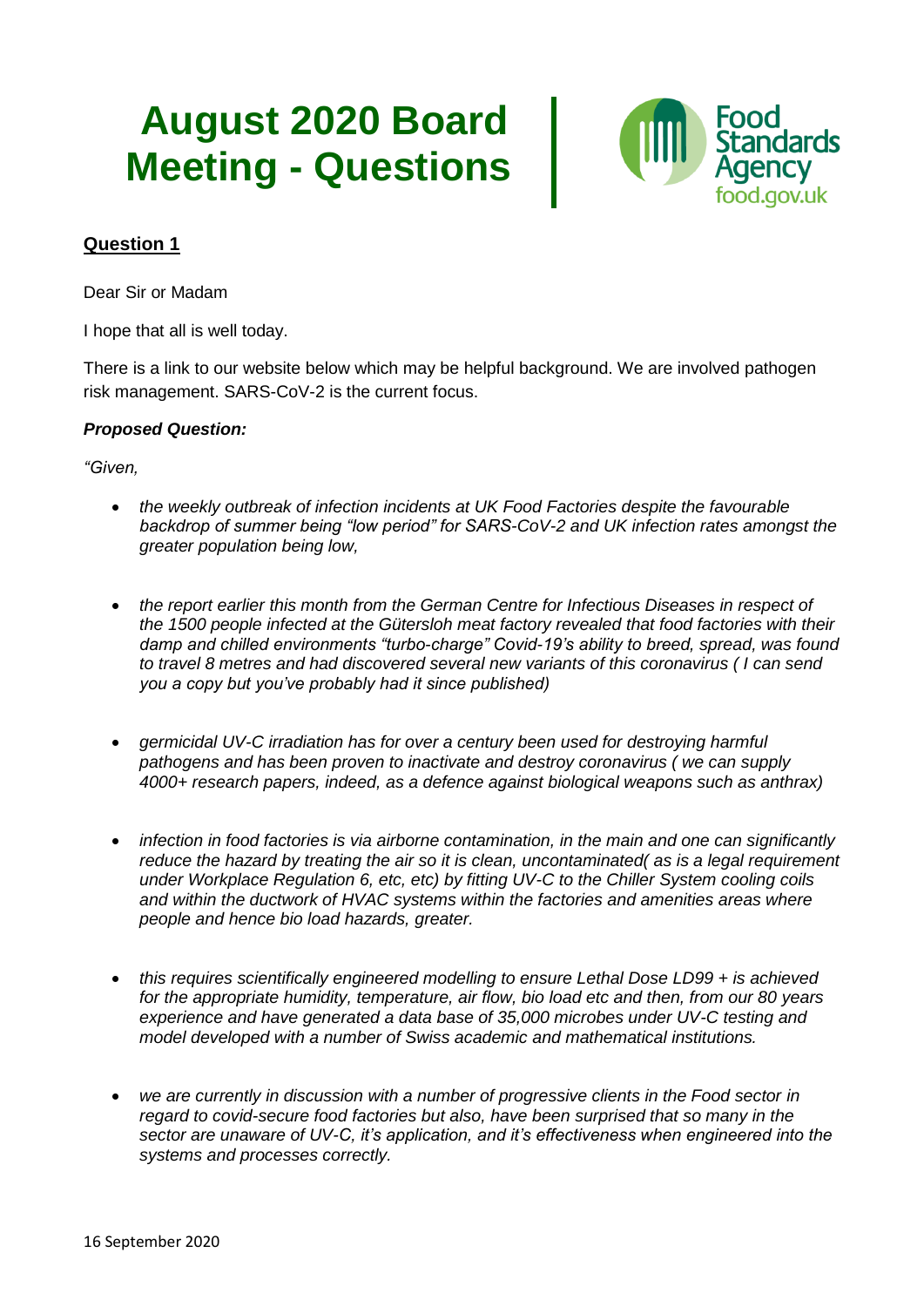• *BBC, this weekend : Coronavirus will be present "forever in some form or another", a member of the government's Scientific Advisory Group for Emergencies (Sage), Sir Mark Walport said people would need to be vaccinated at regular intervals because it would not be a disease like smallpox "which could be eradicated by vaccination".*

## *Should the FSA be raising awareness to the Food Sector about the use of properly engineered germicidal UV-C systems to reduce the airborne Covid-19 infection hazard or indeed, in advance of what will come this winter and perhaps for years ahead, make such UV-C deployment mandatory as part of the covid-secure management processes, and what will now always be the new normal for the industry to deal with this new hazard?*

Thank you for considering the question. I am happy to take questions myself in advance, or meet representatives of the FSA at any time before or after the Board meeting this week to discuss this subject matter further to see how we can work together to help the sector reduce the risk.

I would be really grateful please if you would kindly acknowledge receipt.

## **PAUL WALDECK**

## **PP—L**

#### **Health Technology Solutions**

#### Our response was:

It is the responsibility of food businesses to ensure that the food they produce is safe. However, there is no documented evidence that food is a significant source and/or vehicle for transmission of SARS-CoV-2, the causative agent of COVID-19.

The provision of advice, information and guidance to help manage coronavirus risks to workers within food businesses, including systems such as UV-C, therefore remains primarily the remit of the Health and Safety Executive rather than the FSA. However, the FSA will continue to work with OGDs, including the HSE and the food industry to monitor developments of this and other emerging technologies that might help control SARS-CoV-2 infection among workers within food businesses and will also continue to actively monitor the science around the risk of COVID-19 on food and feed. If information becomes available to influence our advice and indicate that further measures or advice is needed, we will take action to do so.

## **Question 2**

## Dear Sirs

Please see our 3-part question below for tomorrow's board meeting.

Paul Hiscoe Founder and Managing Director www.scoresonthedoors.org.uk

During the lockdown, programmed Food Hygiene inspections were suspended yet many businesses have now changed their use to include takeaway and delivery. Coupled with an explosion of home catering registrations, every LA is now carrying a huge backlog. Add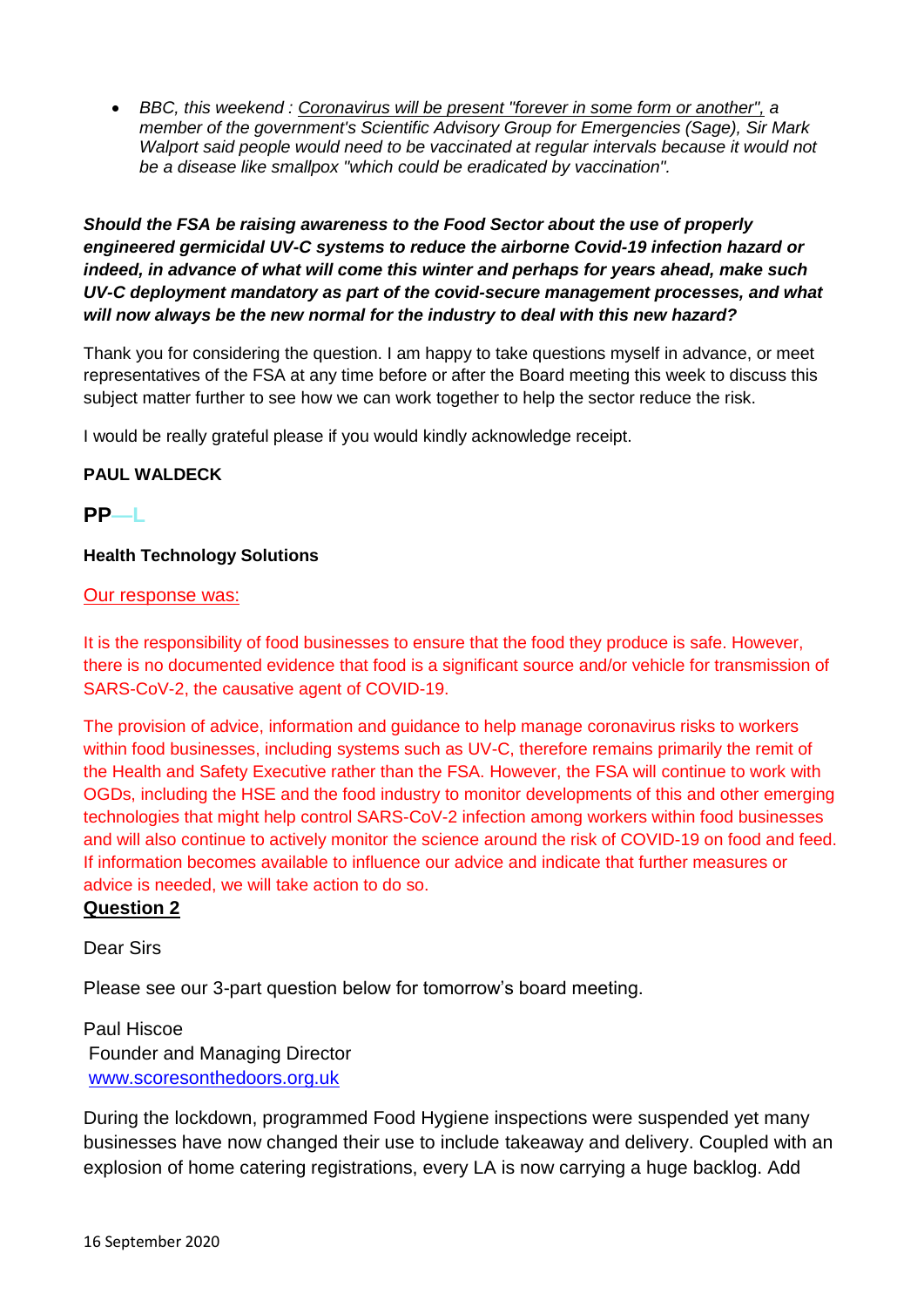Track & Trace, together with the need to respond to Covid complaints, and current Local Authority resources are stretched to unprecedented levels.

The FSA is nevertheless still requiring Local Authorities to conduct a physical inspection before they can be rated, which is further increasing carbon footprint and PPE costs.

Aspects of an inspection such as pest control, fridge seals and temperature checks indeed can easily be undertaken remotely and digital inspection technology is certainly ideal for revisits. However, it is true that the fine nuances of a physical visit, including the sense of smell, could be lost. Collection of certain evidence, such as temperature checks and crosscontamination might possibly be slightly more difficult under certain circumstances with a remote inspection.

We therefore agree that there is a debate to be had, and support the formal evaluation which is planned to start with a survey sometime in the Autumn.

However, it appears that the quest for perfection is overriding an IMMINENT AND URGENT NEED FOR ACTION with the majority.

Today over 80% of rated businesses already achieve a FHRS score of 5 stars. According to the latest published LAEMS data, 93% of inspected businesses in England and Wales are classified as low risk category C and D.

# **Question 1**

Given the widespread requirements for social distancing measures, does the Board believe insistence on physical inspections (even if only confirmatory) could be placing both Inspectors and Food Business Operators at unnecessary risk?

# **Question 2**

Whilst evidence-gathering and considerations regarding longer-term changes to the FHRS Brand Standard and/or Code of Practice are on-going, will the Agency urgently consider a temporary relaxation of the physical visit requirement? Even if this is only for *low risk* businesses?

# **Question 3**

Or finally a compromise. Would the agency consider a temporary 'sticker-only' remote rating, similar to those which already apply to re-scoring visits?

# P Hiscoe

# Our response was:

**1. Given the widespread requirements for social distancing measures, does the Board believe insistence on physical inspections (even if only confirmatory) could be placing both Inspectors and Food Business Operators at unnecessary risk?**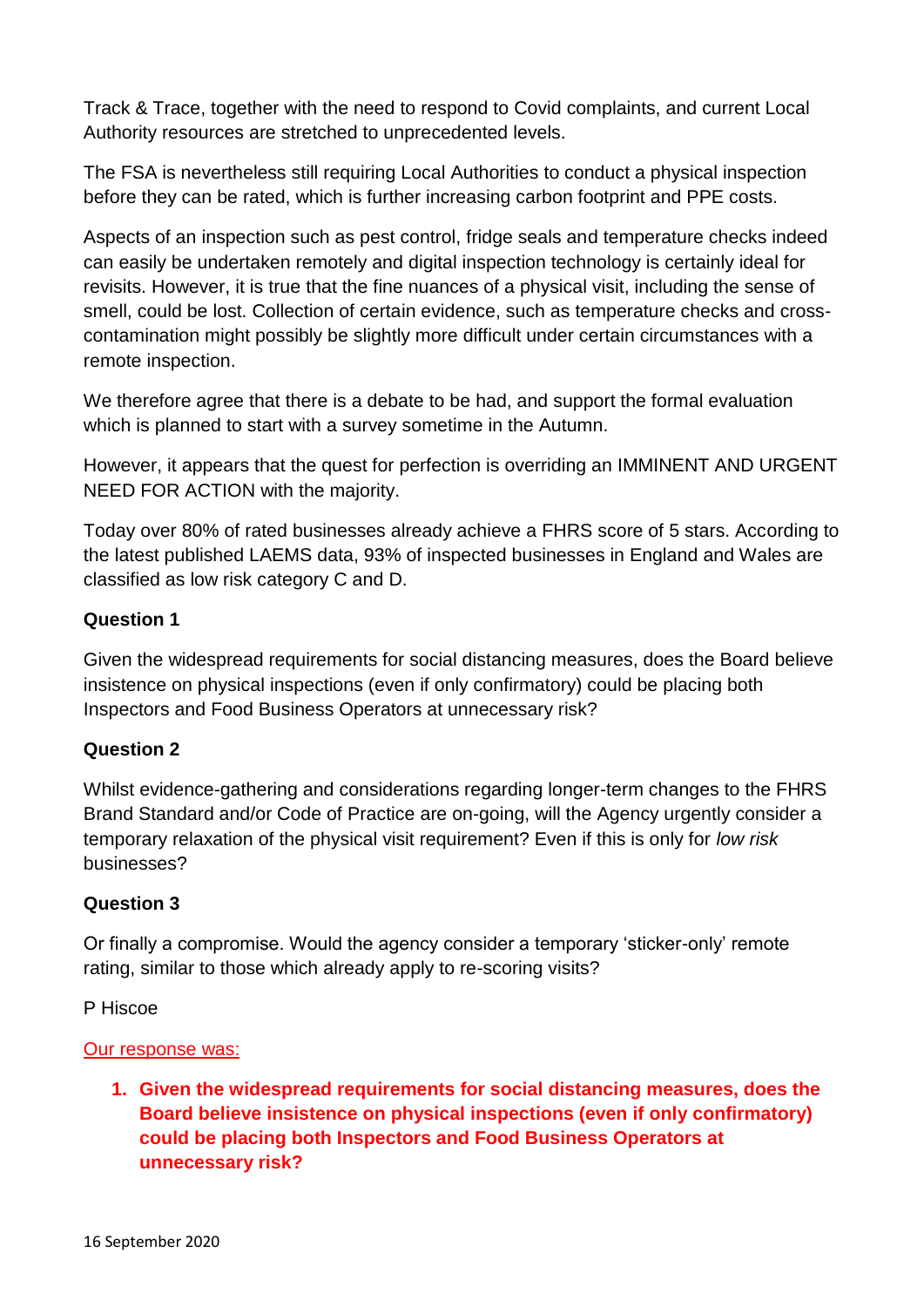Our guidance and advice on the response to the pandemic takes account of central government advice on COVID-19 and aims to ensure food safety and the protection of public health during this time.

The advice enables local authorities to focus available resources on addressing new and emerging risks in the food system that have arisen as a result of COVID-19. This will help ensure public health protection and provide consumer confidence in the food sector as restrictions are lifted. It facilitates effective use of available resources and minimises the time required onsite.

In undertaking their food safety responsibilities, we have advised local authorities to take account of any direction or expectations set in relation to measures required to control the spread of COVID-19 by their own local authority and, as appropriate, Public Health England, Public Health Wales or the Public Health Agency in Northern Ireland. This includes undertaking a risk assessment to determine what controls are required. This may include PPE that officers will require. It also includes the need to consider individual business's food safety policy and COVID-19 hygiene requirements for visitors.

# **2. Whilst evidence-gathering and considerations regarding longer-term changes to the FHRS Brand Standard and/or Code of Practice are on-going, will the Agency urgently consider a temporary relaxation of the physical visit requirement? Even if this is only for** *low risk* **businesses?**

It will be important for us to have a robust evaluation of the current use of remote assessments by local authorities as part of the response to COVID-19 to help inform our thinking on when and where this approach might be used more routinely in the future, including whether remote assessment might be used as an alternative to an onsite inspection in some cases, such as low risk businesses.

Work to progress this is already in train and is a priority for us.

# **3. Or finally a compromise. Would the agency consider a temporary 'sticker-only' remote rating, similar to those which already apply to re-scoring visits?**

We assume that this relates to remote interventions being used to re-assess the food hygiene rating without changing the underlying risk rating scores so that the intervention frequency remains unchanged.

The evaluation mentioned above will help inform any decisions on such an approach.

# **Question 3**

# Good afternoon,

I would like to raise a question at the forthcoming FSA Board meeting on the 26<sup>th</sup> August.

With the end of the transition fast approaching and with further negotiations planned between the UK Government and the EU over the coming weeks the food industry is preparing for two possible outcomes. The immediate challenge is in relation to label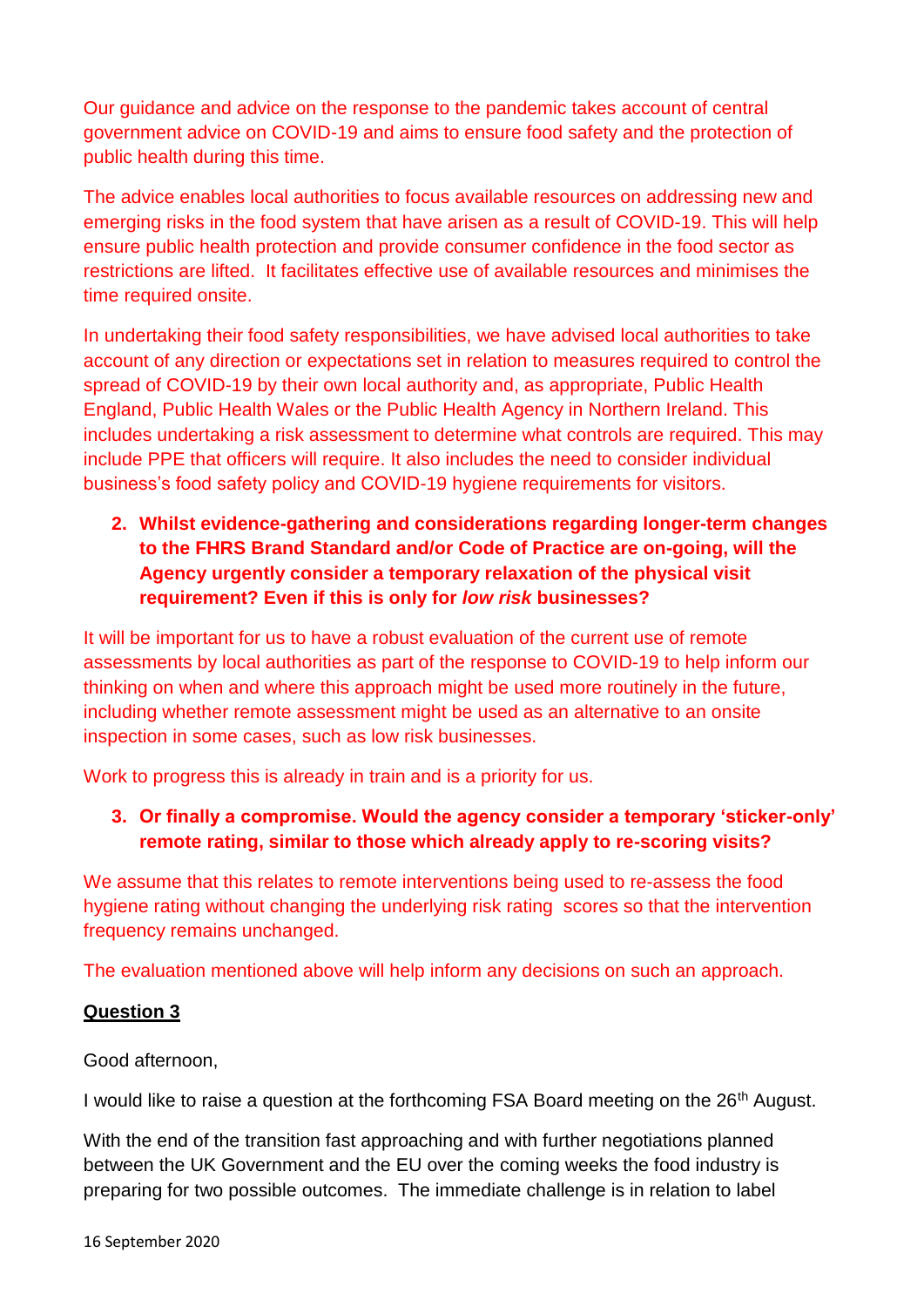changes that come into force at 11pm on the 31st December 2020 for the UK and EU27 markets. For businesses that export products of animal origin into the EU27 (+NI) market there will be the requirement to change packaging from a UK health mark to a GB health mark. This will require businesses to consider their existing packaging stocks and to ensure adequate timelines for artwork redesign and the production of new packaging at the busiest time of the year for the food industry. Where capacity is an issue this will lead to considerable cost and waste where existing UK packaging cannot be segregated for the UK market. In order to cut down on packaging waste and increasing manufacturing complexity are the FSA working with the UK Government to allow the early introduction of the GB health mark up to one, two or three months before the end of the transition period? This is something that needs addressing as a matter of urgency.

Regards

Peter

Head of Product Integrity and Governance

Samworth Brothers Qualty Food

# Our response was:

The FSA are currently considering what can be done to mitigate the challenges facing the food industry as regards the change from the current UK/EC marks to the new marks at 2300hrs on 31 December 2020. We have been working closely with industry to understand the challenges and we will be publishing guidance on the application of health and identification marks shortly.

# **Question 4**

Hello,

I was attending the FSA Board Meeting and the discussion around Healthmarks.

It was mentioned that there are 5 different healthmarks and there are legal implications regarding which ones could be used and FSA Guidance is to be issued to clarify the position.

I have read the Information on the FSA website and noted 6 different marks (3 health marks and 3 Identification Marks). Is there a change on its way regarding the number of options?

[https://www.food.gov.uk/business-guidance/guidance-on-health-and-identification-marks](https://www.food.gov.uk/business-guidance/guidance-on-health-and-identification-marks-that-applies-from-1-january-2021)[that-applies-from-1-january-2021](https://www.food.gov.uk/business-guidance/guidance-on-health-and-identification-marks-that-applies-from-1-january-2021)

I understand that revised guidance is to be issued because of the NI Protocol.

What are the legal issues that were mentioned?

It was also highlighted that use of the healthmarks